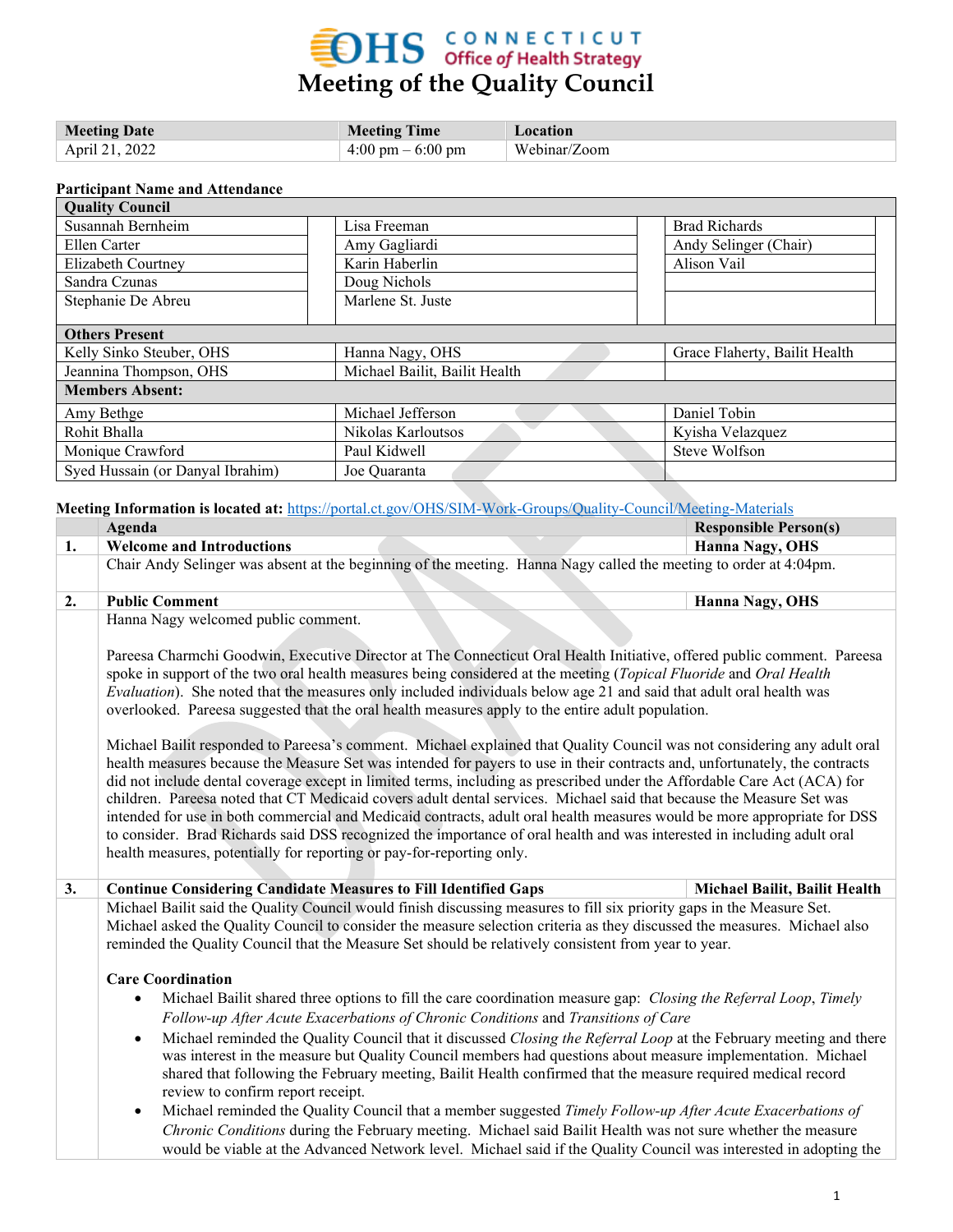### $\rm 3HS$  CONNECTICUT of Health Strategy **Meeting of the Quality Council**

measure, it might be helpful to have a payer run the measure at the Advanced Network level first to confirm the numerators and denominators are sufficient.

- Michael offered *Transitions of Care* as a third option which Bailit Health had identified since the February meeting. Michael said the measure was designed for Medicare, but it could be used for commercial or Medicaid populations.
- Lisa Freeman said she was enthusiastic about adding at least one care coordination measure. She said she preferred *Transitions of Care* because it involved the patient, but she was also in favor of *Closing the Referral Loop* to promote smooth ongoing care.
- Brad Richards asked whether *Transitions of Care* would be based off of administrative claims data. Michael said no, it would require medical record review, so it could be administratively burdensome to implement.
- Susannah Bernheim said that medical record review measures have always seemed like good measures but have been hard to operationalize in a meaningful way.
- Lisa Freeman said transitions of care are where many medical errors occur and although a measure with medical record review might be expensive, patient errors are also expensive.
- Susannah Bernheim said that there are times when the burden of implementation is worth the expense, but there are portions of the measure that historically have not been operationalized in a meaningful way.
- Alison Vail said *Timely Follow-up After Acute Exacerbations of Chronic Conditions* was important and a key driver of readmissions.
- Michael asked if any payers used *Transitions of Care*. Stephanie De Abreu said, in the chat, that she was less familiar with UnitedHealthcare's Medicare Advantage measures but she offered to ask her team and report back.

#### • **Next Steps:**

- Bailit Health will research plan and provider experience with *Transitions of Care* and report back to the Quality Council at the May meeting.
- Stephanie De Abreu will ask her Medicare Advantage team about *Transitions of Care*, including whether the measure was in use and, if so, how it was implemented.

#### **4. Approval of March 17, 2022 Meeting Minutes <b>Approval of March 17, 2022 Meeting Minutes Hanna Nagy, OHS** Hanna Nagy noted that a quorum had been achieved. Elizabeth Courtney motioned to approve the March 17<sup>th</sup> meeting minutes. Lisa Freeman seconded the motion. No one objected to or abstained from approving the meeting minutes. The motion passed.

#### **5. Continue Considering Candidate Measures to Fill Identified Gaps <b>Michael Bailit, Bailit Health Oral Health**

- *Topical Fluoride for Children*
	- o Michael Bailit reminded the Quality Council that it considered this measure during the February meeting and one member wondered why topical fluoride application was necessary given the CT fluoridated its water supply and exposure to too much fluoride may cause dental fluorosis. Michael said Bailit Health reached out to DSS with this question and learned from Dr. Donna Balaski that there were different types of fluoride used in the water supply versus in topical fluorides and enamel fluorosis is very uncommon. Michael shared that Dr. Balaski recommended that the Quality Council add *Topical Fluoride for Children* to the Measure Set because of its importance in preventing tooth decay.
	- Elizabeth Courtney asked whether there was equity information for oral health in CT. Michael said that although they considered health equity information for measures already in the Measure Set, Bailit Health did not research disparities for the measures to fill identified gaps.
	- o Michael asked whether the Quality Council would be interested in adding *Topical Fluoride for Children* to the Measure Set if there was opportunity for improvement or disparities. Lisa Freeman, Elizabeth Courtney and Andy Selinger replied yes. Ellen Carter said yes and asked whether topical fluoride was delivered during an oral evaluation and, if so, if there would be an issue with data collection for the commercial population.
	- o **Next Steps**:
		- Bailit Health will research opportunity for improvement and disparities for *Topical Fluoride for Children* and report back to the Quality Council at the May meeting.
		- Bailit Health will determine whether *Topical Fluoride for Children* accounts for topical fluoride delivered during routine dental visits and report back to the Quality Council at the May meeting.

#### **Outcomes for Persons with Multiple Chronic Conditions**

• *Follow-up After Emergency Department Visit for People with High-Risk Multiple Chronic Conditions*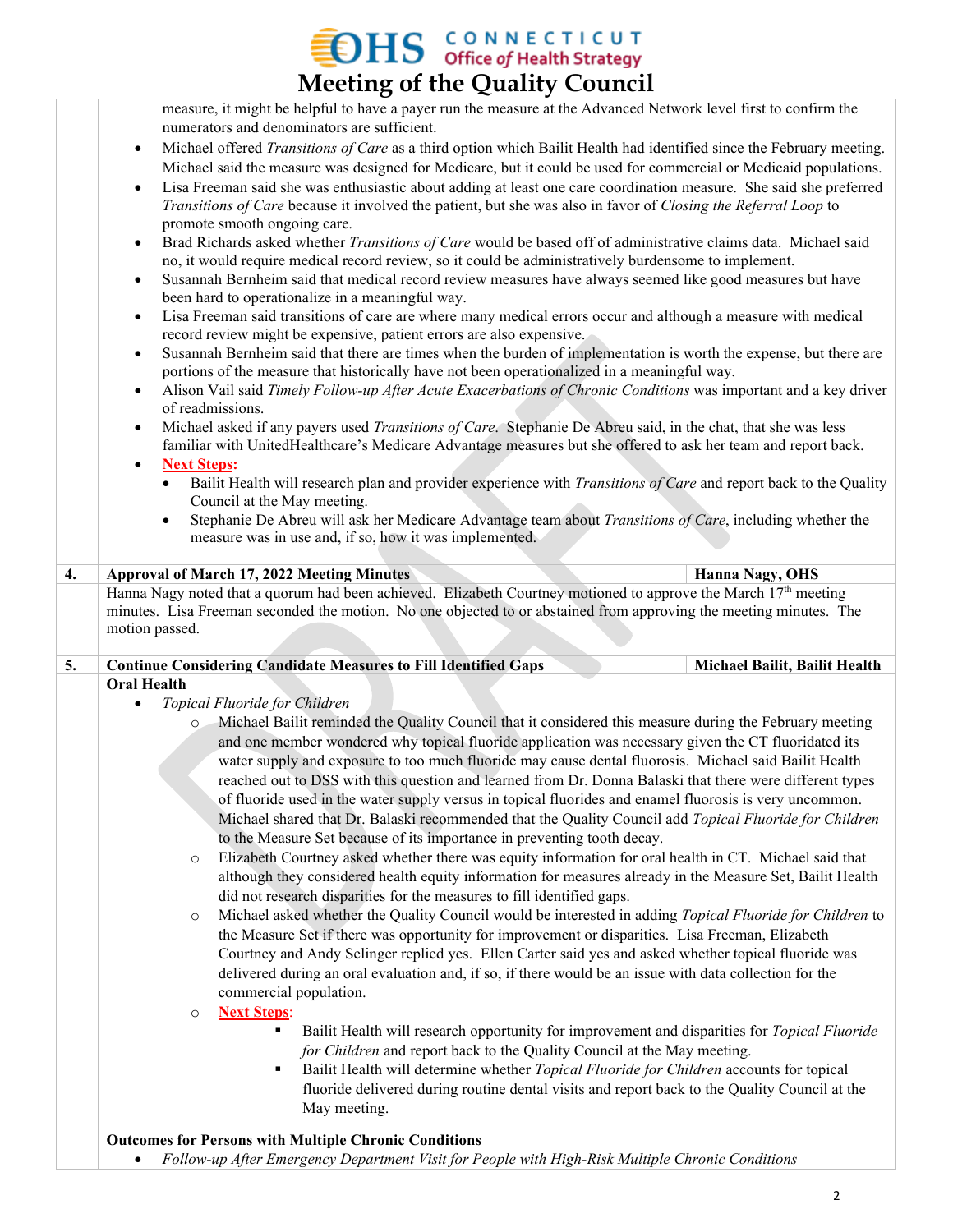### **OHS** CONNECTICUT **Meeting of the Quality Council**

- o Michael Bailit noted that this was a process measure not an outcome measure.
- o Lisa Freeman asked what percentage of the population had multiple chronic conditions. Michael said probably a small percentage because it would be used at the Advanced Network level.
- o Susannah Bernheim said there was a Medicare Advantage measure that identified admissions among older adults with multiple chronic conditions. Michael said he was not sure the measure would have sufficient numerators and denominators in the commercial population.
- Elizabeth Courtney asked about the definition of chronic conditions. Michael said the measure had a standard chronic condition definition.
- **Recommendation**: Do not add *Follow-up After Emergency Department Visit for People with High-Risk Multiple Chronic Conditions* to the Measure Set.

#### **Outcomes for Persons with Disabilities**

- *Optional CAHPS item set for people with mobility impairments (PWMI)* (can be added to CAHPS Health Plan survey or CG CAHPS survey)
	- o Michael Bailit said he was not sure if there would be enough individuals with mobility impairments in the commercial and Medicaid population at the Advanced Network level.
	- o Lisa Freeman wondered whether there would only be responses from patients who were upset or elated about their care. Michael clarified that the measure would be administered to all patients. Lisa said, in that case, she strongly supported this measure.
	- o Susannah Bernheim said she was concerned about population size, especially given CAHPS was administered to just a sample.
	- o Andy Selinger said he agreed it was an important topic but there would be a limited population.
	- o Lisa Freeman said that groups like hers could encourage a study be done using this measure.
	- o Karin Haberlin said she agreed that population size was an issue but said the issue was important to keep in mind because as the population ages, mobility issues will grow.
	- o Michael noted that there are populations with significant health care needs for which it is difficult to identify measures because of population size issues. Michael said the MA Measure Alignment Task Force was going to convene a work group to think about how to bring attention to measures that were focused on small, high-risk populations and Michael proposed that the Quality Council follow that discussion.
	- o **Recommendation**: Bailit Health will follow MA Measure Alignment Task Force discussion about how to bring attention to measures that focus on small, high-risk populations and report back to the Quality Council about what the MA Task Force considers and recommends.

#### **Social Determinants of Health (SDOH)**

- *Social Needs Screening and Intervention (NCQA)*
	- Michael Bailit said NCQA's proposed new measure screened for social needs *and* assessed for interventions if the screen was positive. Michael also noted that the measure could only be reported electronically, which presented significant workflow challenges for practices. Michael recommended tracking this measure but not adopting it yet, particularly since it had yet to be formally adopted by NCQA.
	- o Michael shared MA and RI's SDOH screening measures, which do not require electronic reporting but also do not include the intervention component.
	- o Susannah Bernheim shared that Medicare announced in a proposed rule that it was considering in two years having hospitals report the percentage of patients screened for social determinants of health on five areas using any tool. Susannah said she worried that committing to one homegrown SDOH screening tool would add to the chaos and there may be a universally agreed upon tool in a year's time. Michael noted that none of the considered measures specify the screening tool and the reason NCQA, MA, and RI allow for choice of screens is because there is no evidence that any tool is better than another.
	- o Andy said there were ICD codes that indicate a positive SDOH screen and wondered if it was possible to use those codes as a data proxy for screening. Michael said there was not a code for a negative screen or a code for intervention, only for positive screen results.
	- o Andy recommended that the Council choose a homegrown measure until the NCQA measure is finalized. Michael said choosing a homegrown measure would take work because it would require standard documentation in EHR of the screen and would require payers to do medical record review.
	- o Elizabeth Courtney asked if any states other than MA or RI have implemented SDOH measures. Michael said NC and OR have implemented measures through their Medicaid programs. Elizabeth said she was supportive of CT being a trailblazer on SDOH screening.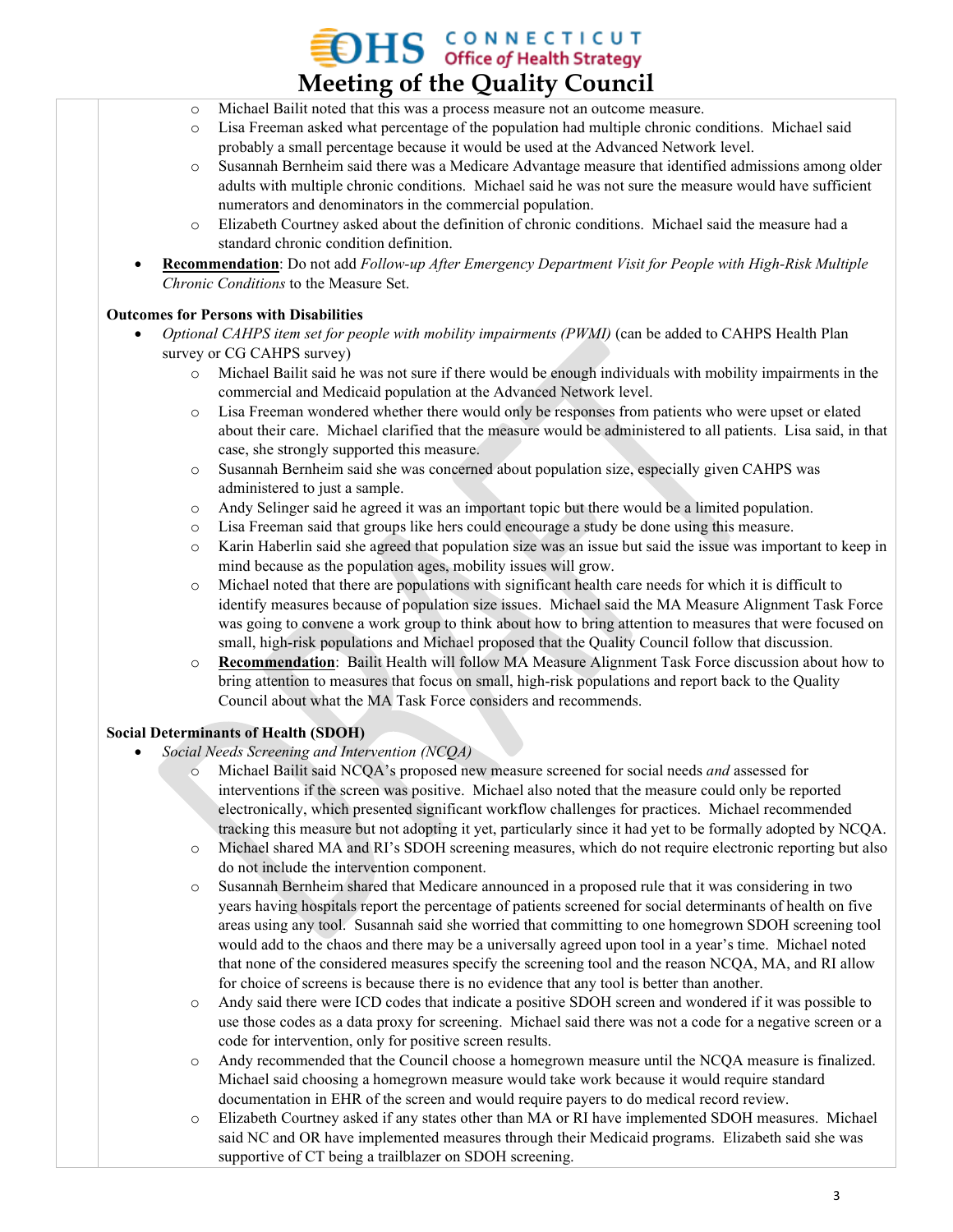## **EDHS** CONNECTICUT<br>Meeting of the Quality Council

|    | <b>INCCUTILE OF THE QUALITY COUNCIL</b>                                                                                                                                                                                                                                                                                                                                                                                                                                                                                                                                                                                                                                                                                                                                                                                                                                                                                                                                                                                                                                                                                                                                                                                                                                                                                                                                                                                                                                                                                                                                   |                                                              |
|----|---------------------------------------------------------------------------------------------------------------------------------------------------------------------------------------------------------------------------------------------------------------------------------------------------------------------------------------------------------------------------------------------------------------------------------------------------------------------------------------------------------------------------------------------------------------------------------------------------------------------------------------------------------------------------------------------------------------------------------------------------------------------------------------------------------------------------------------------------------------------------------------------------------------------------------------------------------------------------------------------------------------------------------------------------------------------------------------------------------------------------------------------------------------------------------------------------------------------------------------------------------------------------------------------------------------------------------------------------------------------------------------------------------------------------------------------------------------------------------------------------------------------------------------------------------------------------|--------------------------------------------------------------|
|    | Ellen Carter said she supported implementing an SDOH screening measure and did not feel it was<br>$\circ$<br>necessary to wait until the measure was perfect. Michael noted that the MA and RI measures have been<br>tested and implemented.<br>Elizabeth Courtney asked whether Michael recommended MA or RI's SDOH screening measure. Michael<br>$\circ$<br>said the measures were very similar but said that MA's measure looks at the percentage of attributed<br>patients screened, whereas RI's measure looks at the number of attributed patients screened who had a<br>visit. Michael said this means MA's measure has a lower rate and RI's measure has a higher rate.<br>Michael asked if anyone on the Quality Council thought CT should not pursue either of the two<br>$\circ$<br>homegrown measures. No one responded.<br>Brad Richards recommended adding an SDOH screening measure.<br>$\circ$<br>Recommendation: The Quality Council recommended adding an SDOH screening measure to the<br>$\circ$<br>Measure Set.<br>Next Step: Bailit Heath will present a more detailed comparison of MA and RI's SDOH screening<br>$\circ$<br>measures at the May meeting and the Quality Council will select which measure it prefers to recommend.<br>Race, Ethnicity and Language (REL) Data Completeness Measure<br>Michael Bailit said that this measure would assess the extent to which Advanced Networks are capturing REL data<br>$\bullet$<br>in their EHRs. Michael said there are no national measures focused on REL data capture but Public Act 21-35 |                                                              |
|    | requires OHS to complete an implementation plan for healthcare providers to report REL data in the Health<br>Information Exchange, which will encourage, if not require, the capture of REL data.<br>Kelly Sinko added that REL stratification was important to OHS. She explained that the OHS Health Information<br>$\bullet$<br>Technology Officer was working on an implementation plan and the Governor's proposed budget allocates \$1.2<br>million over the next two years to initiate the systems change needed to collect these data.<br>Elizabeth Courtney asked whether OHS' initiative would result in the creation of a new measure or if the Quality<br>$\bullet$<br>Council would need to create its own quality measure. Kelly said a data completeness measure would be helpful,<br>but only after REL data collection standards were established.<br>Michael said a measure established today would need to measure, for what percentage of Advanced Network<br>$\bullet$<br>patients does the Advanced Network have any REL data. Michael shared that MA administered a survey to gather<br>this information in the summer of 2021, but there were no standard specifications re: data capture.<br><b>Recommendation:</b> The Quality Council will wait to adopt an REL Completeness Measure until there are standards<br>$\bullet$<br>developed for REL data capture.                                                                                                                                                                                 |                                                              |
| 6. | <b>Review Measure Specification Changes</b>                                                                                                                                                                                                                                                                                                                                                                                                                                                                                                                                                                                                                                                                                                                                                                                                                                                                                                                                                                                                                                                                                                                                                                                                                                                                                                                                                                                                                                                                                                                               | Michael Bailit, Bailit Health                                |
|    | Michael Bailit said that Bailit Health would usually share opportunity for improvement data but given the impact of the<br>COVID-19 pandemic, it would not be sharing 2020 performance during this year's review<br>Michael shared the MY 2022 measure specification changes for Colorectal Cancer Screening and Controlling High Blood<br>Pressure. Michael also shared the proposed MY 2023 measures, including the addition of two new oral health measures,<br>release of a new social-needs-related measure and expansion of required race and ethnicity stratification for select measures.<br>Michael said Bailit Health did not recommend making any changes to the Measure Set based on the MY 2022 or proposed<br>MY 2023 changes.                                                                                                                                                                                                                                                                                                                                                                                                                                                                                                                                                                                                                                                                                                                                                                                                                              |                                                              |
| 7. | Update from DSS on Person-Centered Primary Care Measure and Substance Use<br><b>Assessment in Primary Care</b>                                                                                                                                                                                                                                                                                                                                                                                                                                                                                                                                                                                                                                                                                                                                                                                                                                                                                                                                                                                                                                                                                                                                                                                                                                                                                                                                                                                                                                                            | <b>Brad Richards, DSS /</b><br>Michael Bailit, Bailit Health |
|    | Person-Centered Primary Care Measure (PCPCM)<br>Michael Bailit reminded the Quality Council that during the 2021 Annual Review the Quality Council considered<br>$\bullet$<br>three patient experience surveys (CG CAHPS, PCMH CAHPS, and PCPCM) and expressed interest in PCPCM but<br>given it was not widely used, the group ultimately chose to retain PCMH CAHPS while recommending pursuing a<br>pilot of PCPCM. Michael said DSS was the only payer that agreed to participate in the pilot.<br>Brad Richards shared DSS' experience with PCPCM. Brad said DSS still used PCMH CAHPS but used PCPCM in<br>$\bullet$<br>its PCMH+ program. Brad said PCPCM had 11 questions, to which DSS added demographic information. Brad<br>said the brief survey led to decreases in cost to administer and a higher response rate. However, Brad said he did<br>not know if there was a significant difference between PCPCM and PCMH CAHPS.<br>Michael asked Brad what the PCMH+ practices said about PCPCM and whether they found the results to be<br>$\bullet$<br>meaningful and actionable. Brad said DSS was delivering the individual reports to PCMH+ entities in April and he<br>offered to report back at the May meeting.                                                                                                                                                                                                                                                                                                                                         |                                                              |